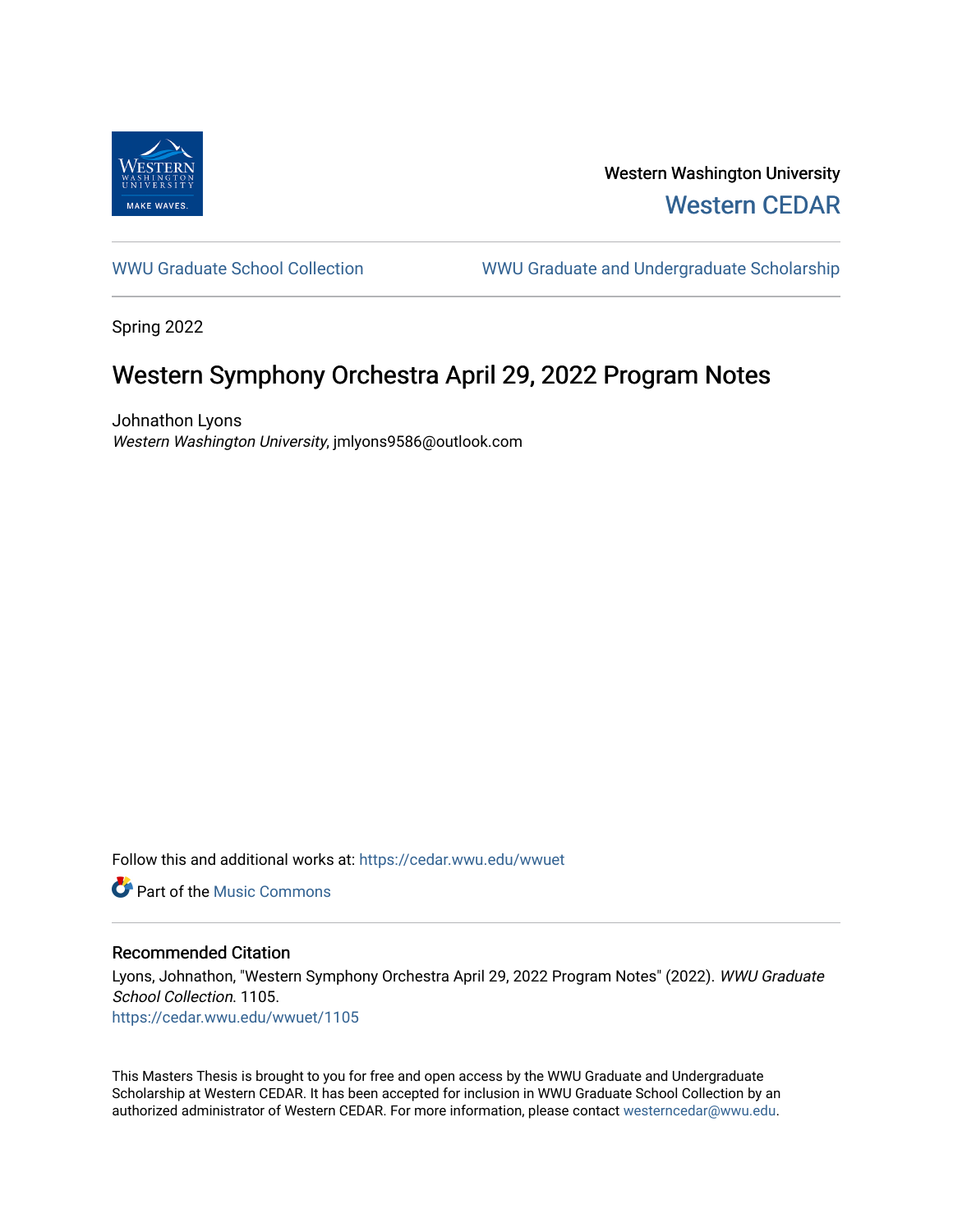### **Western Symphony Orchestra April 29, 2022 Program Notes**

By

Johnathon M. Lyons

Accepted in Partial Completion of the Requirements for the Degree Master of Music in Conducting

#### ADVISORY COMMITTEE

Dr. Ryan Dudenbostel, Chair

Dr. Patricia Bourne

Dr. James Ray

### GRADUATE SCHOOL

David L. Patrick, Dean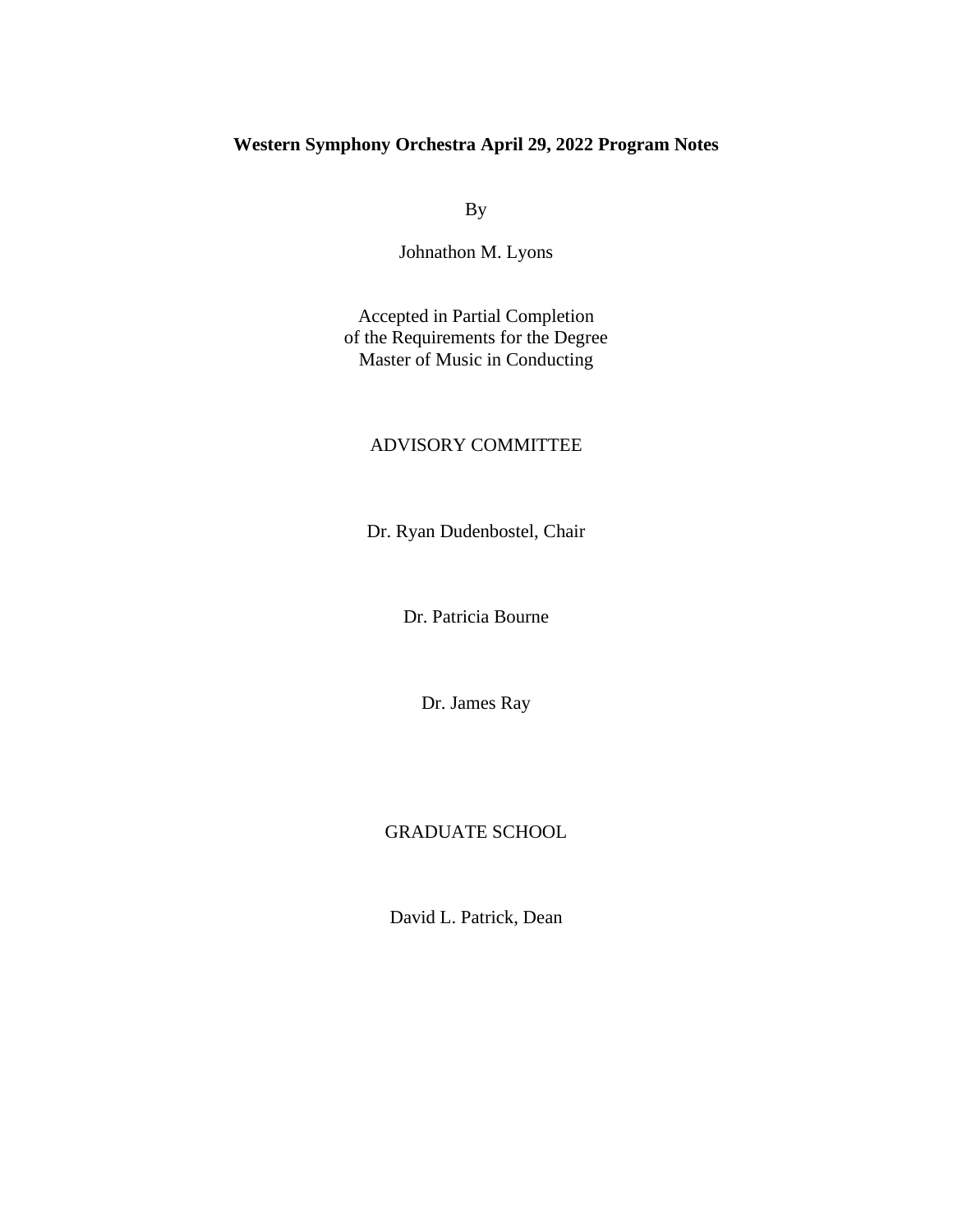### **Master's Thesis**

In presenting this thesis in partial fulfillment of the requirements for a master's degree at Western Washington University, I grant to Western Washington University the non-exclusive royalty-free right to archive, reproduce, distribute, and display the thesis in any and all forms, including electronic format, via any digital library mechanisms maintained by WWU.

I represent and warrant this is my original work and does not infringe or violate any rights of others. I warrant that I have obtained written permissions from the owner of any third party copyrighted material included in these files.

I acknowledge that I retain ownership rights to the copyright of this work, including but not limited to the right to use all or part of this work in future works, such as articles or books.

Library users are granted permission for individual, research and non-commercial reproduction of this work for educational purposes only. Any further digital posting of this document requires specific permission from the author.

Any copying or publication of this thesis for commercial purposes, or for financial gain, is not allowed without my written permission.

Johnathon M. Lyons

Date: 5/20/2022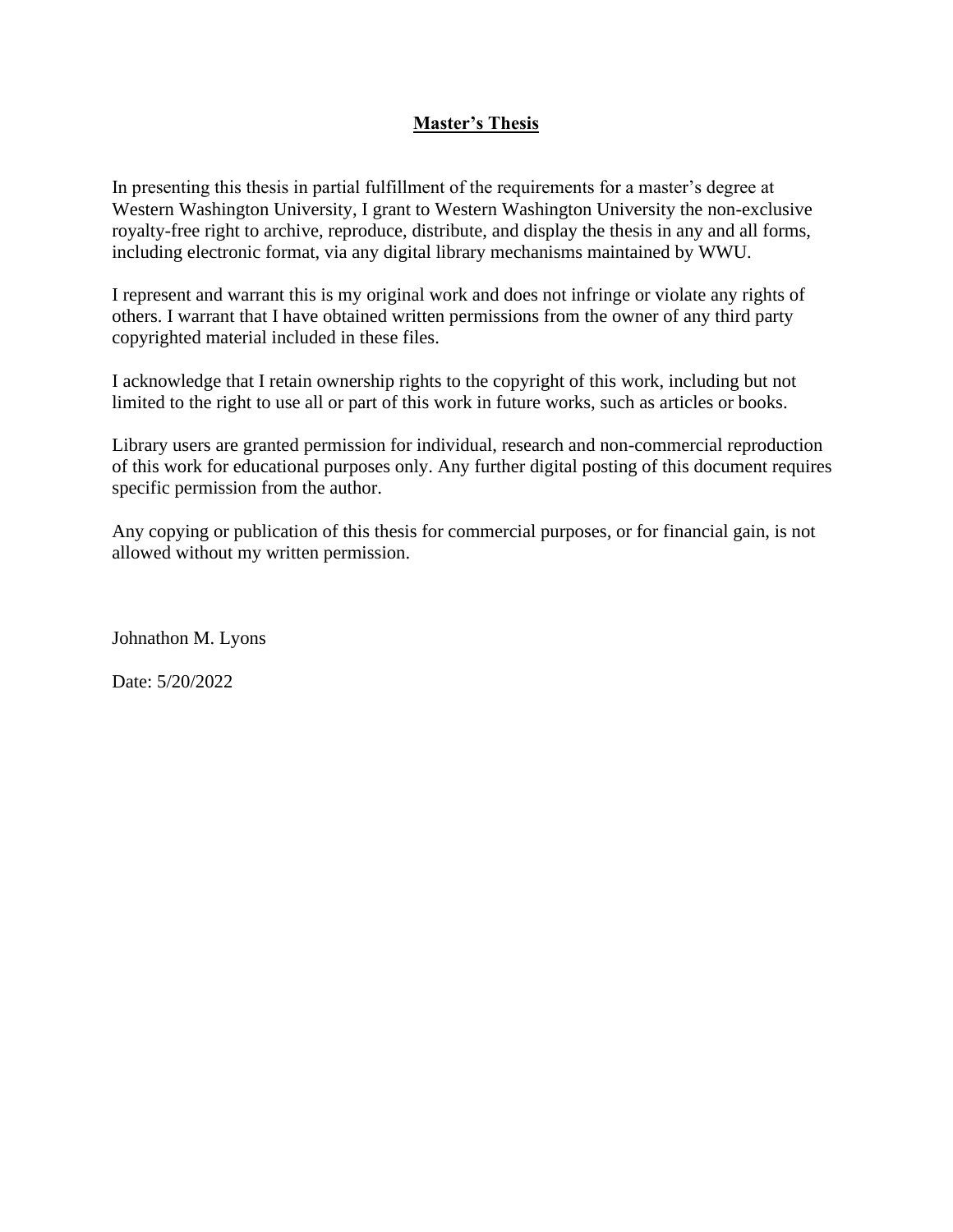## **Western Symphony Orchestra April 29, 2022 Program Notes**

A Thesis Presented to The Faculty of Western Washington University

In Partial Fulfillment Of the Requirements for the Degree Master of Music

> by Johnathon M. Lyons May 2022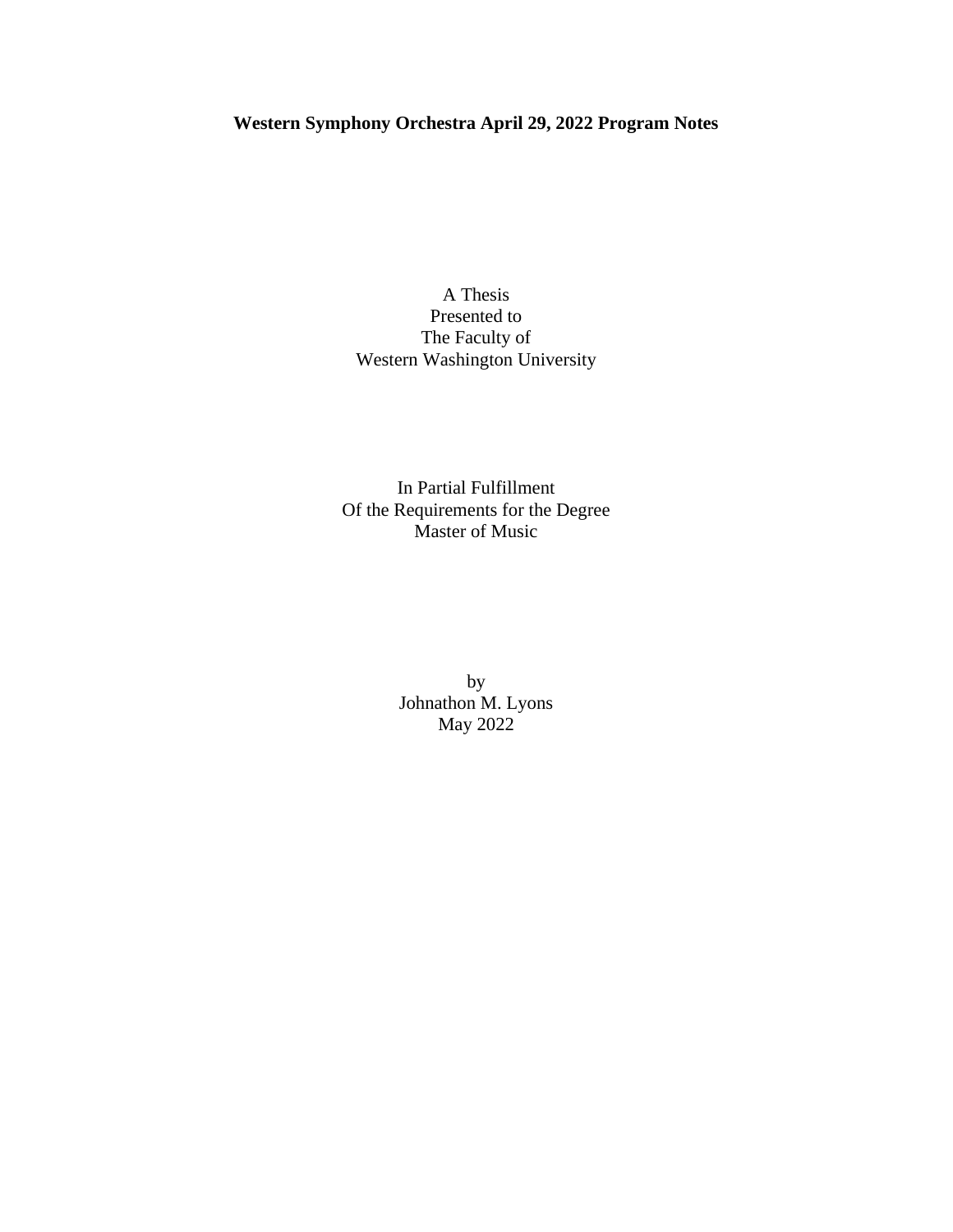### **Abstract**

This thesis will provide a brief history and analysis of *On the Waterfront*, a symphonic suite by Leonard Bernstein.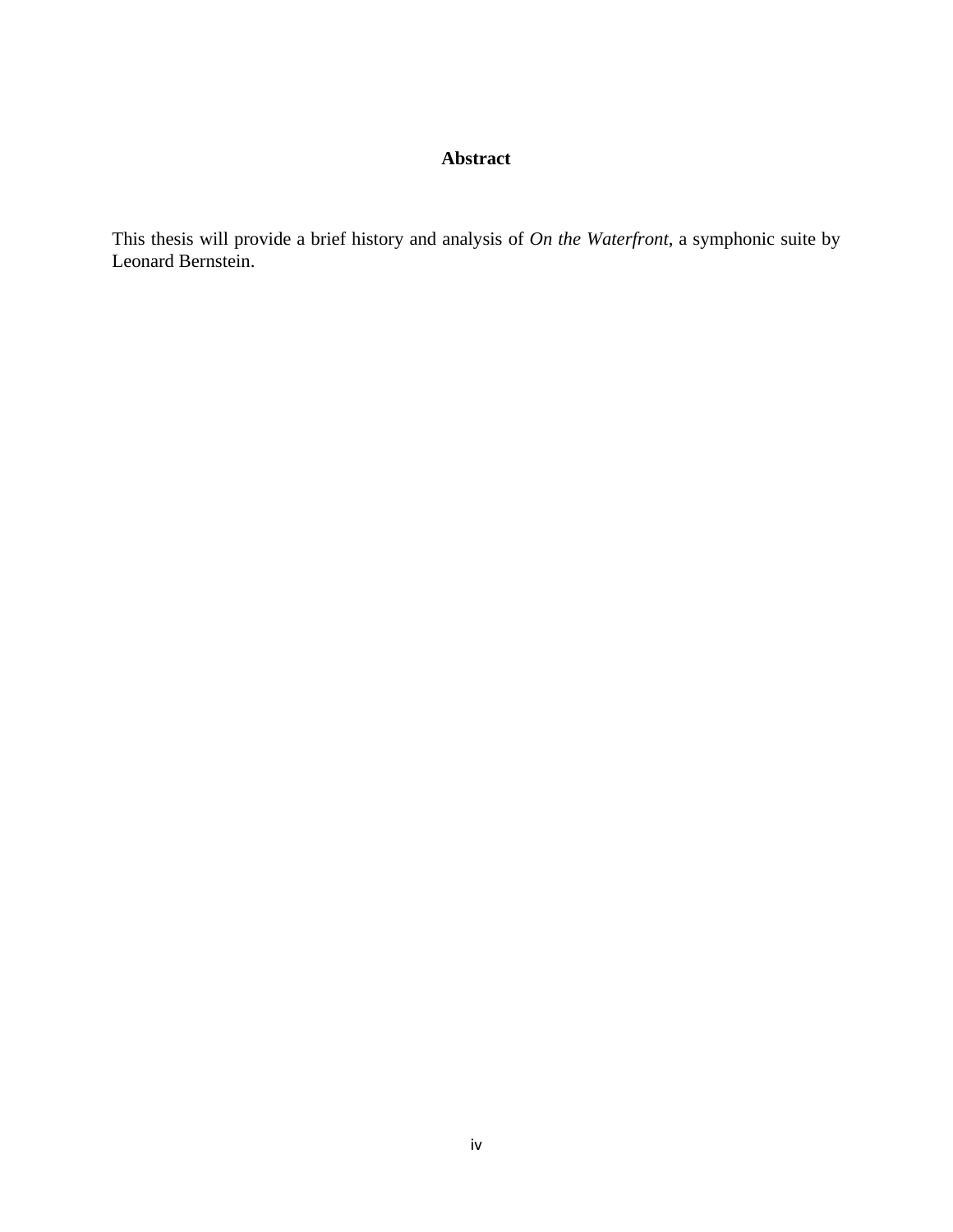#### **Acknowledgements**

I would be remise if I did not express my gratitude to the advisory committee for their guidance through the writing process. Their continued support helped me order my thoughts of program notes in a way that was concise and structured. I also am grateful for the support Tim Fitzpatrick and Dr. Angie Kasper. Their willingness to listen and advise me through the many challenges I faced were crucial to my successful completion of my program. I finally would like to thank my professor, Dr. Ryan Dudenbostel for his continued encouragement and counseling while I attended Western Washington University.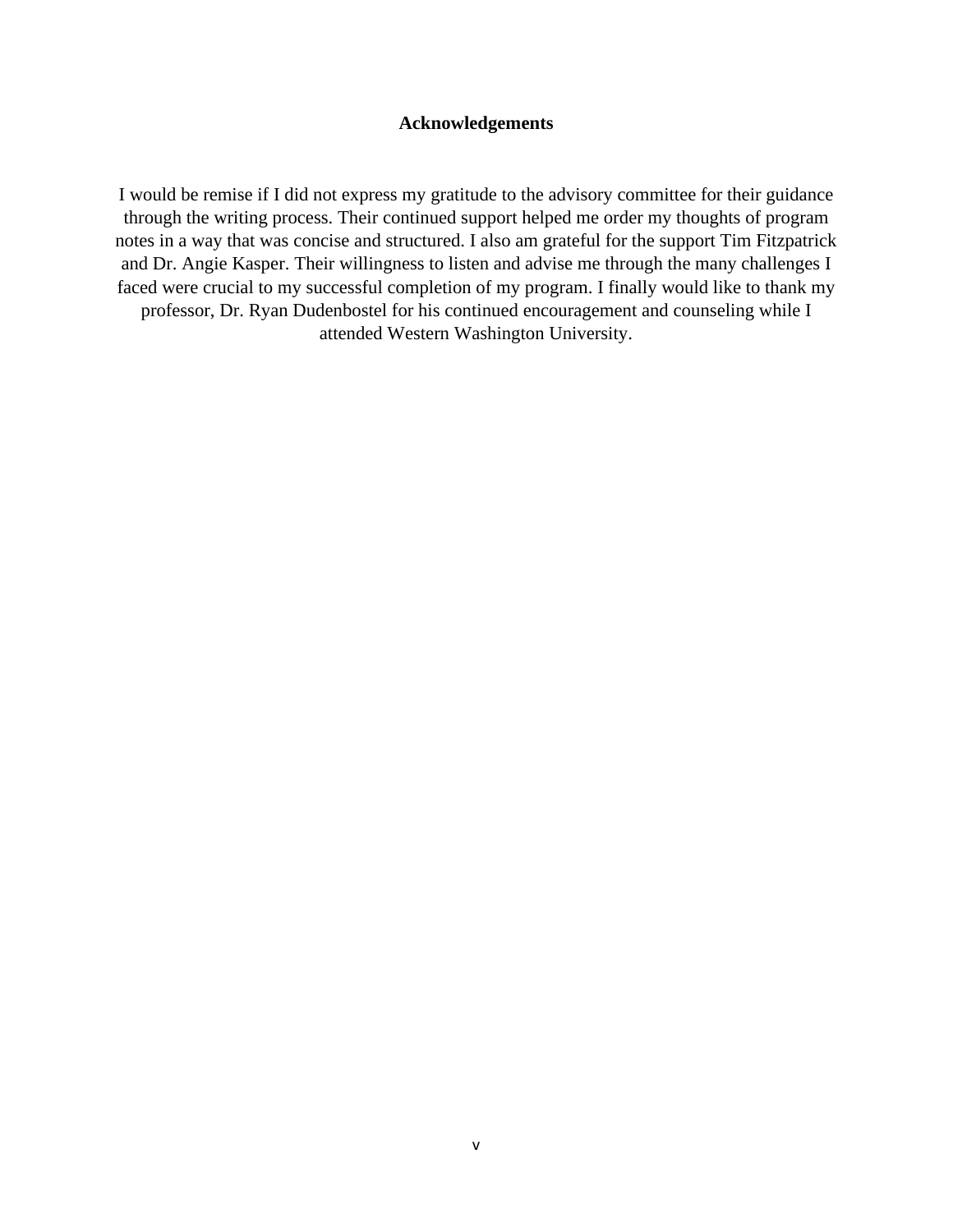### **Table of Contents**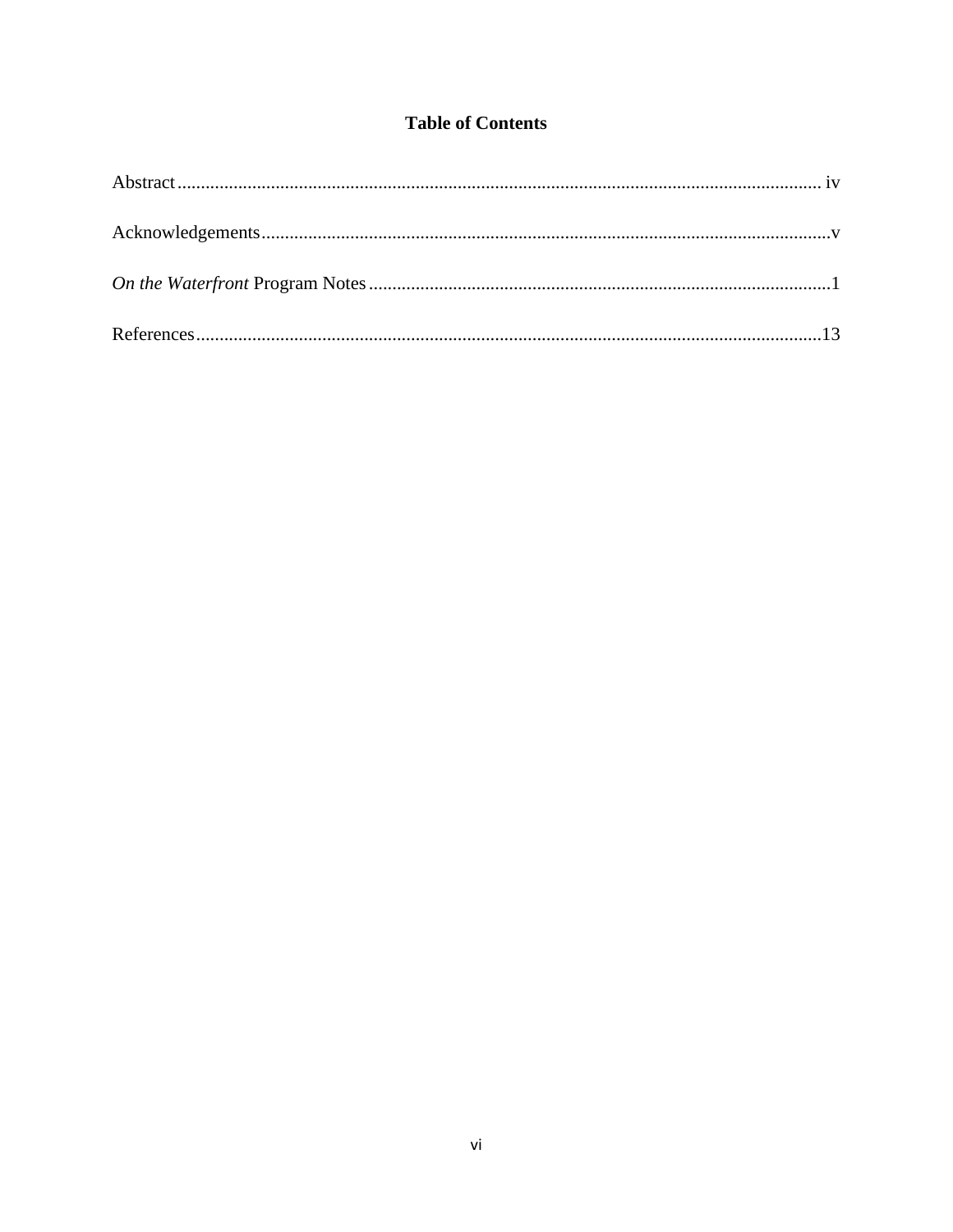#### **Western Symphony Orchestra Program Notes**

April 29, 2022 Johnathon M. Lyons

## Leonard Bernstein (1918-1990) *On the Waterfront*

Leonard Bernstein (1918-1990) is recognized as one of America's most prolific musicians and was well known throughout his adult life as an accomplished composer, conductor, educator, and scholar. He was also an outspoken progressive, publicly advocating for progressive social-political policies and actions. While his musical contributions grew in status and recognition, it was his political dialogue that threatened the core of his professional life and ultimately led to his only film score composition, *On the Waterfront.*

Bernstein's rise to fame began during his studies at Harvard, where he had the opportunity to meet two individuals who would influence his professional training and subsequent first professional conducting position: Dimitri Mitropoulos (a frequent guest conductor of the Boston Symphony Orchestra), and Aaron Copland, an established and recognized composer Bernstein deeply admired. His relationship with these two individuals was a huge inspiration and would impact his career greatly.<sup>1</sup>

Following Bernstein's graduation from Harvard, Mitropoulos and Copland recommended him to the Curtis Institute of Music in Philadelphia, where he studied conducting from Fritz

<sup>1</sup> Bushard, Anthony. *Leonard Bernstein's* On the Waterfront*: A Film Score Guide*. Scarecrow, 2013, 11-12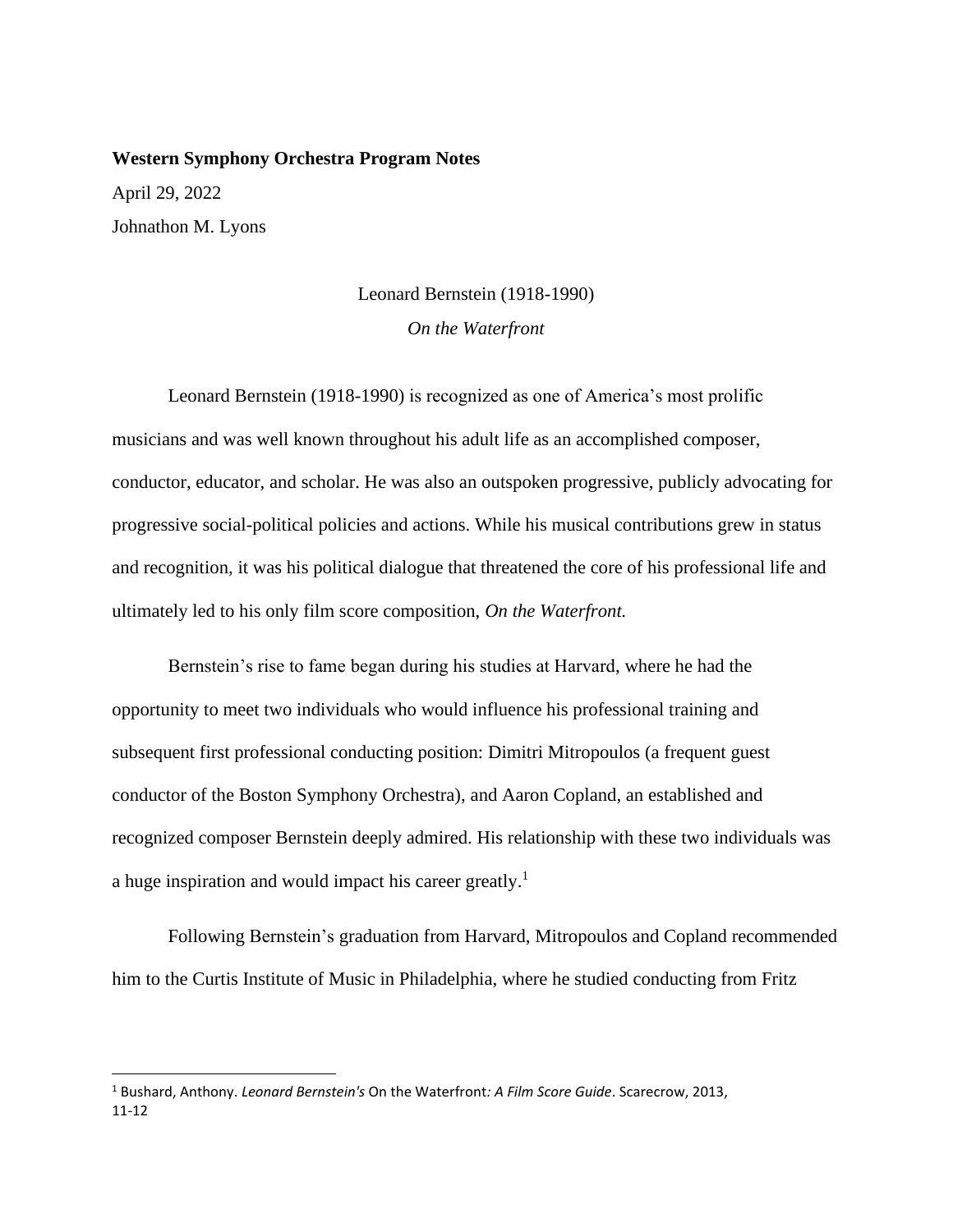Reiner and continued to expand his skills as a composer. His studies at Curtis ushered in a steady stream of professional engagements.

Mitropoulos and Copland were also influential in Bernstein's appointment as the Assistant Conductor of the New York Philharmonic in August of 1943. In November of the same year, guest conductor Bruno Walter became ill, and Bernstein stepped in to conduct the Philharmonic on national radio. This led to multiple guest-conducting engagements, leading orchestras in Boston, Montreal, Chicago, Cincinnati, Los Angeles, and Detroit. Bernstein's reputation as a conductor continued to grow and he would eventually take over the conducting department at the Tanglewood Music Center after his mentor Serge Koussevitzky passed away.<sup>2</sup>

As Bernstein's career as a conductor flourished, the United States was entering a time of political transition. The late 1940s and 1950s were some of the most productive and influential years for Bernstein, both as a musician and as an advocate for social issues. He was a vocal progressive who was able to cement his importance and popularity as a musician, composer, and conductor into the hearts of America. However, Bernstein's popularity had limits, and soon he would be faced with difficult realities of the times. Tensions between the United States and the Soviet Union were starting to deteriorate, and the Cold War was on the horizon. Fear of communist subversion pervaded the United States' cultural consciousness. As a result, the "Red Scare" was born. Even during this unsettled time, Bernstein's outspoken advocacy of progressive policies continued, as he participated publicly in an effort to restore the US-Soviet alliance.<sup>3</sup> The panic of communism, supported by the progressive "left," fueled the flames of suspicion, fear,

<sup>2</sup> Laird, Paul R., and Hsun Lin. *Leonard Bernstein: A Research and Information Guide*. Routledge, Taylor & Francis Group, 2015, 3-4.

<sup>3</sup> Seldes, Barry. *Leonard Bernstein: The Political Life of an American Musician*. Los Angeles, California: University of California Press, 2009, 38.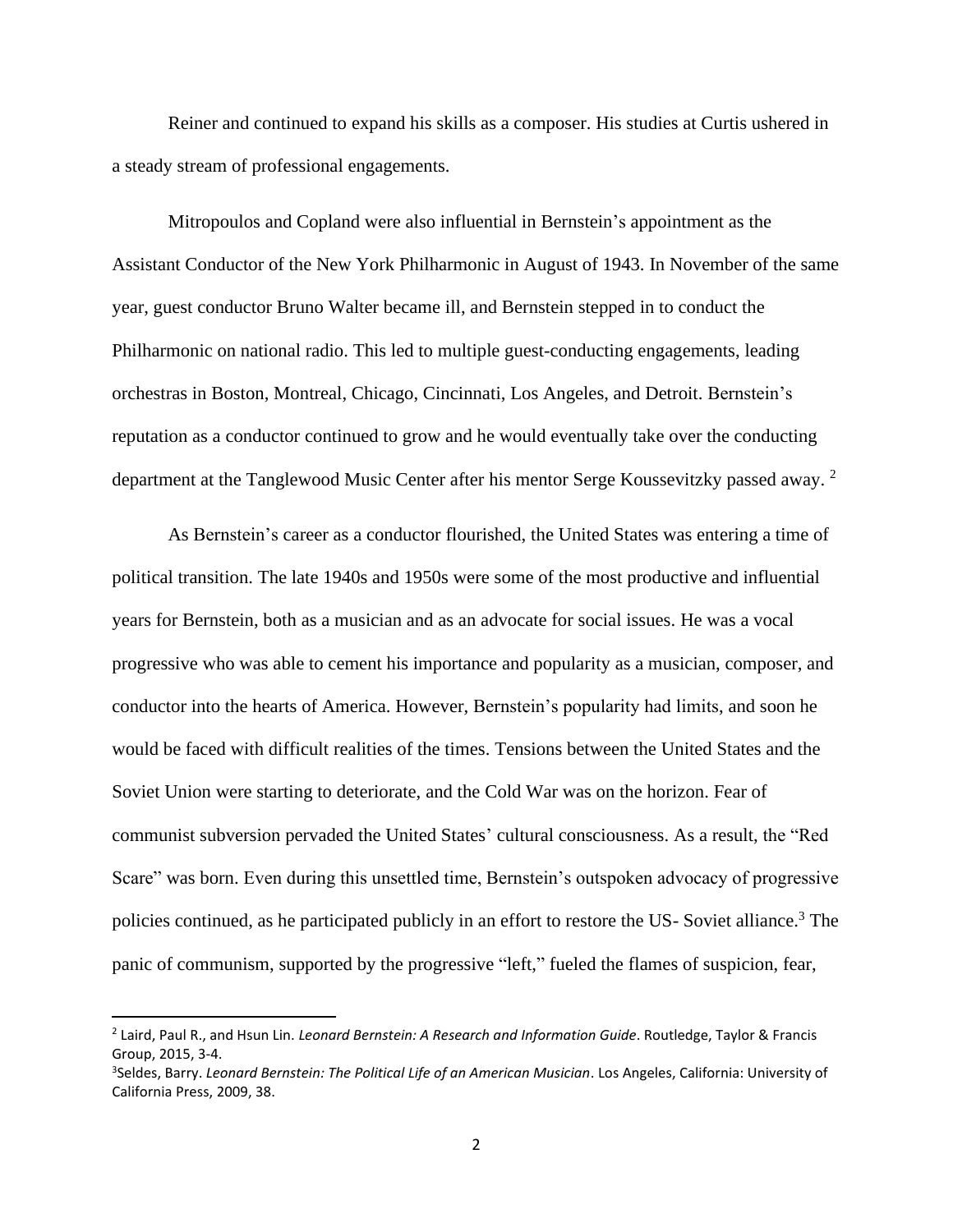and unsubstantiated accusations against suspected communist, historically known as McCarthyism.

During the height of McCarthyism, the House Un-American Activities Committee (HUAC) was instrumental in blacklisting many actors, directors, screenwriters, artists, entertainers, and musicians suspected of communist ties, preventing them from securing work.<sup>4</sup> Studios refused to work with those blacklisted. Despite his reputation, Bernstein was not immune to the social tensions exacerbated by the Red Scare. Both he and Copland were publicly suspected of communist leanings due to their progressive stances.

One individual responsible for the blacklisting of several Hollywood artists was the acclaimed director, Elia Kazan. In the article *Elia Kazan the Ferocious Look Back*, author Megan Rosenfeld summarized Kazan's reasoning for naming his fellow Hollywood cohorts writing that "he didn't do it for money – as was suggested at the time – but did do it, partly, to protect his career."<sup>5</sup> Kazan echoes this summation stating, "there's a normal sadness about hurting people, but I'd rather hurt them a little than hurt myself a lot." <sup>6</sup> Clearly Kazan felt that he made the right decision.

During this upheaval of Hollywood, Bernstein's career was at risk in part due to his progressive stance and alignment with communist ideology.<sup>7</sup> Ever the forthright political activist,

<sup>4</sup> Ibid, 39.

<sup>5</sup> Rosenfeld, Megan. "Elia Kazan the Ferocious Look Back." *Washington Post*. June 26, 1988. [https://www.washingtonpost.com/archive/lifestyle/style/1988/06/26/elia-kazan-the-ferocious-look](https://www.washingtonpost.com/archive/lifestyle/style/1988/06/26/elia-kazan-the-ferocious-look-back/e9345b5b-378f-4e4e-a52d-273cf52d4b92/)[back/e9345b5b-378f-4e4e-a52d-273cf52d4b92/.](https://www.washingtonpost.com/archive/lifestyle/style/1988/06/26/elia-kazan-the-ferocious-look-back/e9345b5b-378f-4e4e-a52d-273cf52d4b92/)

<sup>&</sup>lt;sup>6</sup> Ibid.

<sup>7</sup> Seldes, Barry. *Leonard Bernstein: The Political Life of an American Musician*. Los Angeles, California: University of California Press, 2009, 53.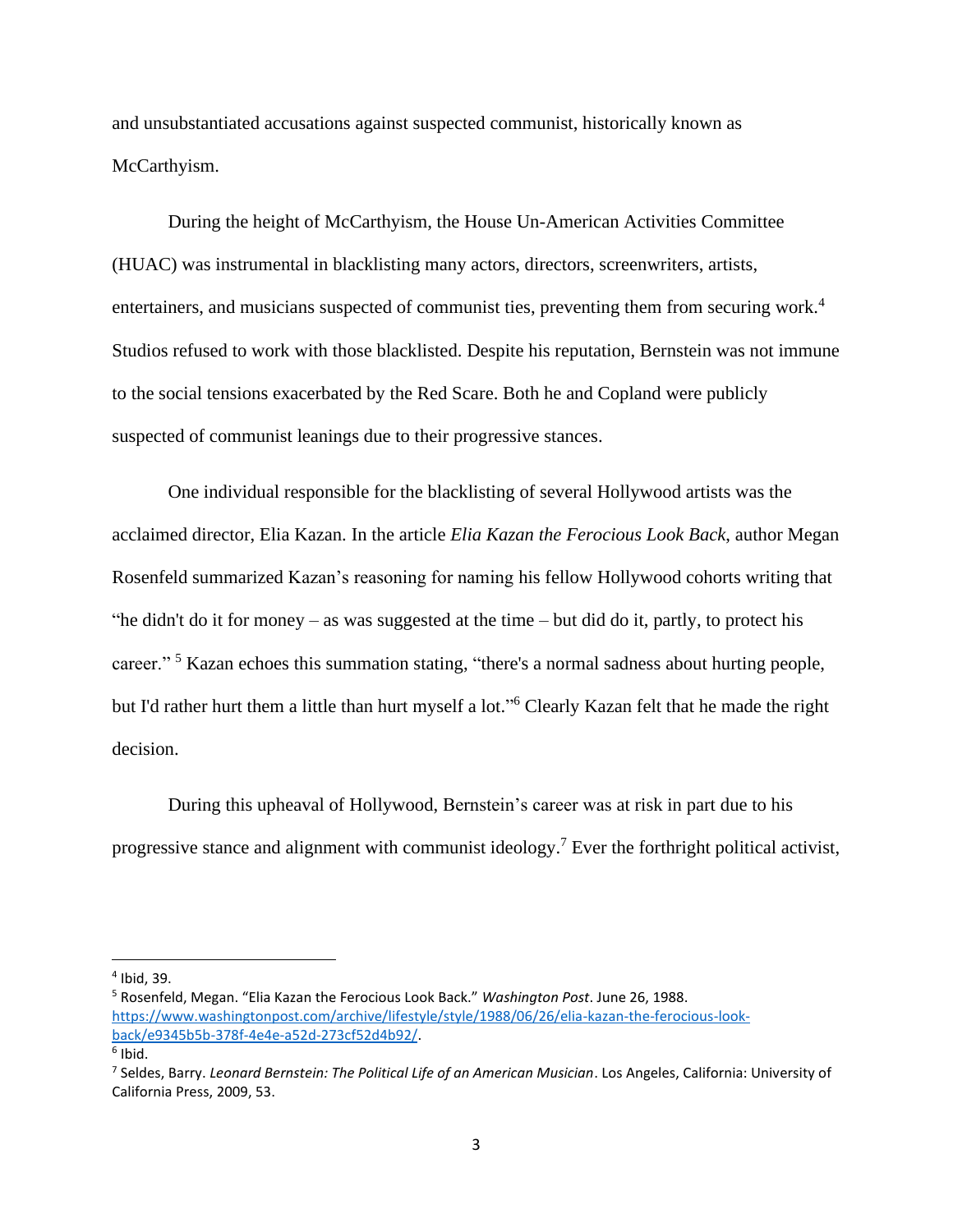Bernstein expressed his indignation regarding the Hollywood studios' participation in blacklisting his fellow artists, which in his view indicated their submission to the HUAC.

By 1951, Bernstein began to see the ramifications of his progressive ideology. Suddenly, he found himself removed from projects and blacklisted by CBS. In July 1953, the U.S. State Department refused to renew Bernstein's passport. Bernstein felt forced by his attorney, James McInerny, to admit his political "wrongdoings" and swear through an affidavit that all activities linked to supposed communist suspects or organizations were without his knowledge of their inner workings. As a result of signing the affidavit, Bernstein was able to resume his professional career; however, his actions remained closely monitored. Seldes wrote Bernstein was "on a long leash and potentially marked as a self-debasing coward."<sup>8</sup>

It was during this unsettling time-period that Kazan asked Bernstein to compose the music for the movie, *On the Waterfront*. Although the composer was not fond of film scores and actively avoided composing for movies, he accepted the invitation. In his book, *The Joy of Music*, Bernstein wrote:

Although I have thereto resisted all such offers on the grounds that it is musically unsatisfactory experience for composer to write a score whose chief merit ought to be its unobtrusiveness. It has often been said that the best dramatic background music for a motion picture is that which is not heard. At least, not consciously heard. If it is heard, something is wrong: it is in the way; it is no longer background music.<sup>9</sup>

<sup>8</sup> Ibid, 71.

<sup>9</sup> Bernstein, Leonard. *The Joy of Music*. Pompton Plains, New Jersey: Amadeus Press, 2004. First published 1959 by Simon & Schuster. 66-67.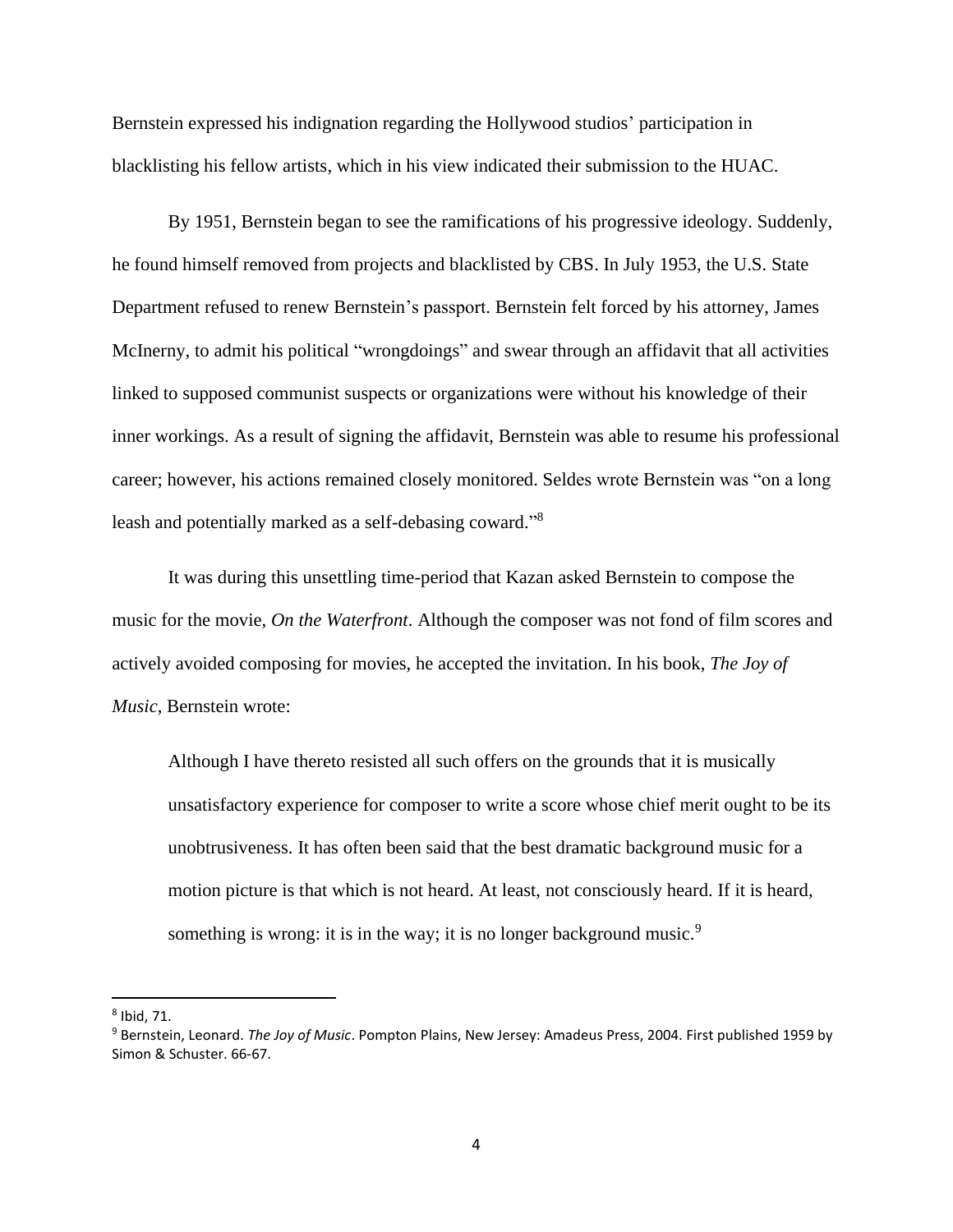Like Kazan, Bernstein was interested in protecting his career. Considering the many different risks that Bernstein had to navigate, it is plausible that he made a calculated decision to become involved with *On the Waterfront*. The affidavit was damaging to Bernstein's career and reputation but *On the Waterfront* presented an opportunity to Bernstein. Kazan, although a pariah in the eyes of some in Hollywood, was a famous director with many awards and the movie's lead actor, Marlon Brando, was also an award-winning actor. Bernstein surrendered to the pressures surrounding his political past and he begrudgingly agrees to involve himself in film composition. *On the Waterfront* was his ticket to freedom.

*On The Waterfront* follows the struggle of former boxer and longshoreman, Terry Malloy (played by Marlon Brando), against the corrupt union boss Johnny Friendly (played by Lee J. Cobb). The movie opens with the first theme, which is Terry's theme. It consists of a melodic line played by the French horn, and later by flutes and trombone in canon. Terry's theme is used several times as a familiar anchor point for the listener. Joey Doyle, a fellow longshoreman, is murdered and thrown off the roof. Malloy suspects Friendly was involved. The events preceding Joey's murder introduce the second theme consisting of a lively and energetic percussion statement that continues until his body hits the pavement. The main melodic idea of the second theme is first played by the saxophone, and then by the entire orchestra, illustrating the rising tension leading up to Joey's murder. The after some time, Terry is introduced to Doyle's sister (Edie) who becomes a love interest and, with Terry, gets caught up with the turmoil that is about to occur. The third theme is the "love" theme, illustrating the passion between Terry and Edie. It begins with a lyrical line in the flute, then in the first violins, and expands to include all the strings and brass, signifying the strongest expression of Terry's and Edie's love.

5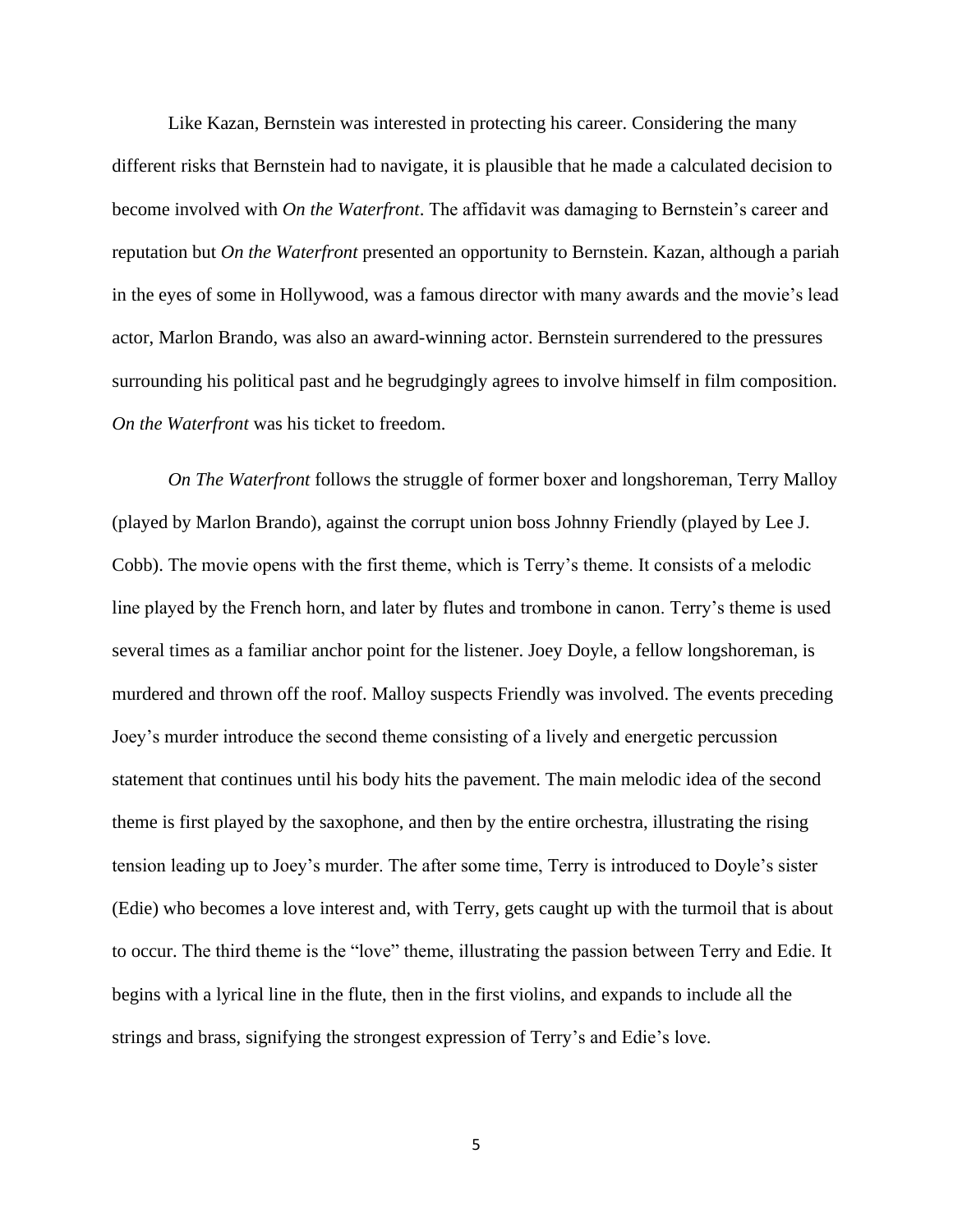Terry decides to face Friendly and the two fight. The fight is accompanied by the fourth theme, which is loud and combative. Accented by abrasive hits in the orchestra that illustrate the intense fight between Terry and Friendly, the fourth theme continues until Terry finally succumbs to Friendly's men after being ambushed. After being badly injured, Terry stands up and walks into the warehouse with the support of his fellow longshoremen behind him, leaving Friendly powerless to stop him. Bernstein uses a variation of Terry's theme to signify the triumphant determination Terry needed to stand up. Terry's theme starts very softly, then becomes louder with a final explosive victorious sound signally Friendly's ultimate defeat and realization that he (Friendly) is no longer in power.

Bernstein's involvement with film music resulted in an Academy Award nomination for Best Music Score. Following the release of *On the Waterfront,* Bernstein's reputation rebounded. With his political troubles behind him, he continued his ascent to the international spotlight as arguably the world's most famous classical musician. Bernstein's calculated risk paid off, and *On the Waterfront* was his vehicle to redemption.